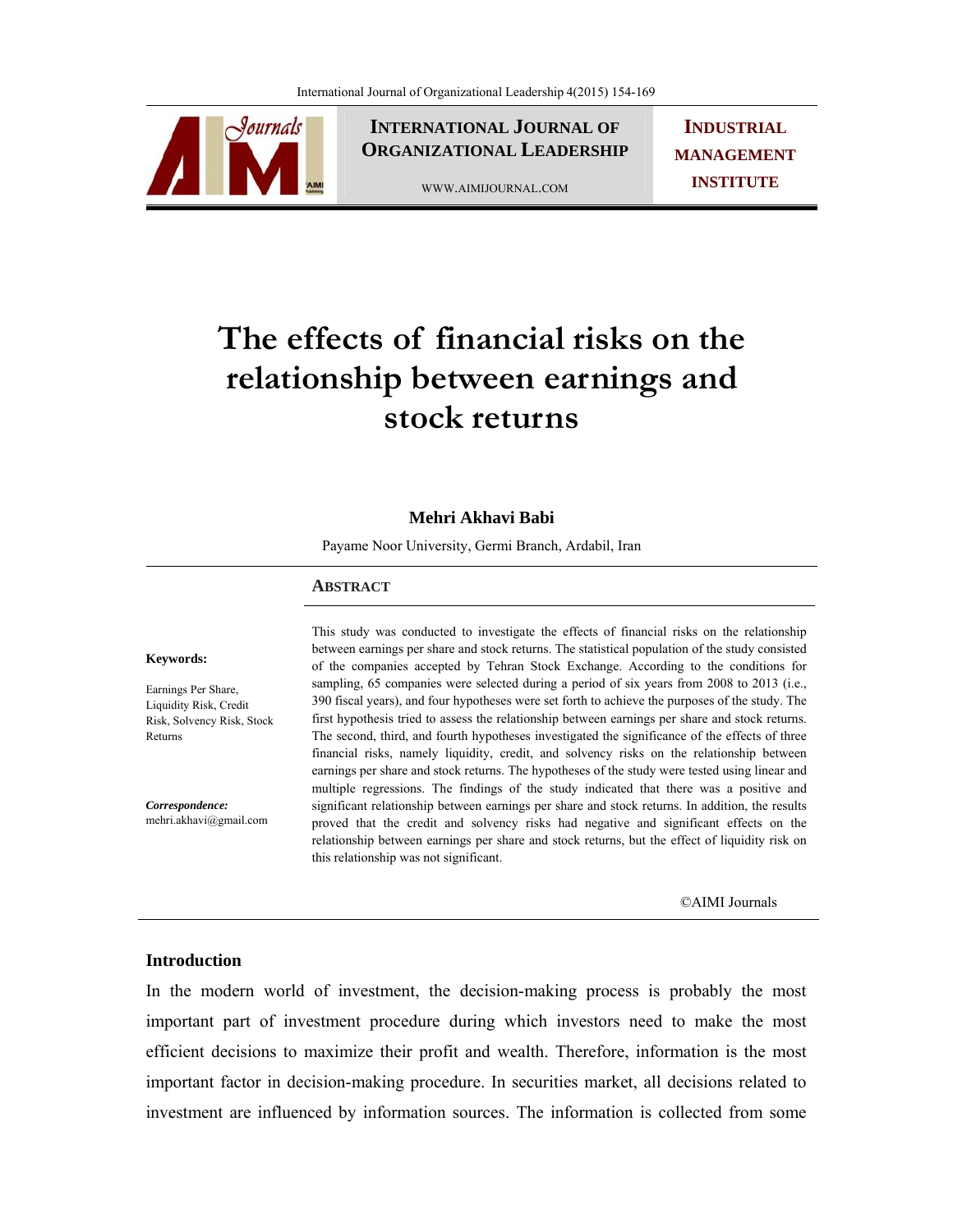sources such as news media, financial analysts, financial statements of companies, and even securities market prices. The theorists of securities market consider accounting and financial reporting as the most important information sources; therefore, one of the objectives of accounting and financial reporting is to provide information for facilitating decision-making process.

 Information is also considered as a strategic tool in decision-making, and the quality of decisions depend on the accuracy and appropriateness of the information which is made available during decision-making process. In financial market, information is presented in the form of signs, marks, and different forecasts which are released from inside and outside the companies to be available to the shareholders (Mirnejad, Valipour, & Alame-Haeri, 2013). To investigate the effect of information on investment, Li and Wu (2014) have studied the relationship between the analysts' forecast dispersion and stock returns with a quantile regression approach. The empirical results of their study showed that dispersion was negatively associated with subsequent stock returns when the latter was in lower quantiles. In contrast, when the stock returns were in high quantiles, dispersion was positively connected with succeeding stock returns. Besides, the relation between dispersion and stock returns was minor when the mid-range return quantiles were concerned.

 On the other hand, Purnamasari, Herdjiono, and Setiawan (2012) believe that earnings of companies are one of their crucially important information. Earnings reflect the management performance, estimate the normal profit, and evaluate investment and solvency risk. Earnings which contain information are useful for predicting stock prices. According to efficient market hypothesis, stock prices show immediate reaction to the new information released about them. Finding a relationship between the changes in accounting profit and stock prices is very important because investors believe that the stock prices change according to the ability of the companies to generate profit and, therefore, investors start buying shares when real returns exceed expected returns. The relationship between earnings and stock returns has an important role in the stability of companies (Purnamasari et al., 2012).

 Another factor which is of great importance in finance is the concept of risk. This concept is defined based on the fact that all investors try to get the highest return on their investment. In fact, risk and returns are two main principles for investment decisions and the highest return according to the lowest risk is an important criterion for investment. Consequently, the concept of risk has a lot of applications in finance because market participants being faced with any securities ask about its risk level. However, it seems that Iranian investors do not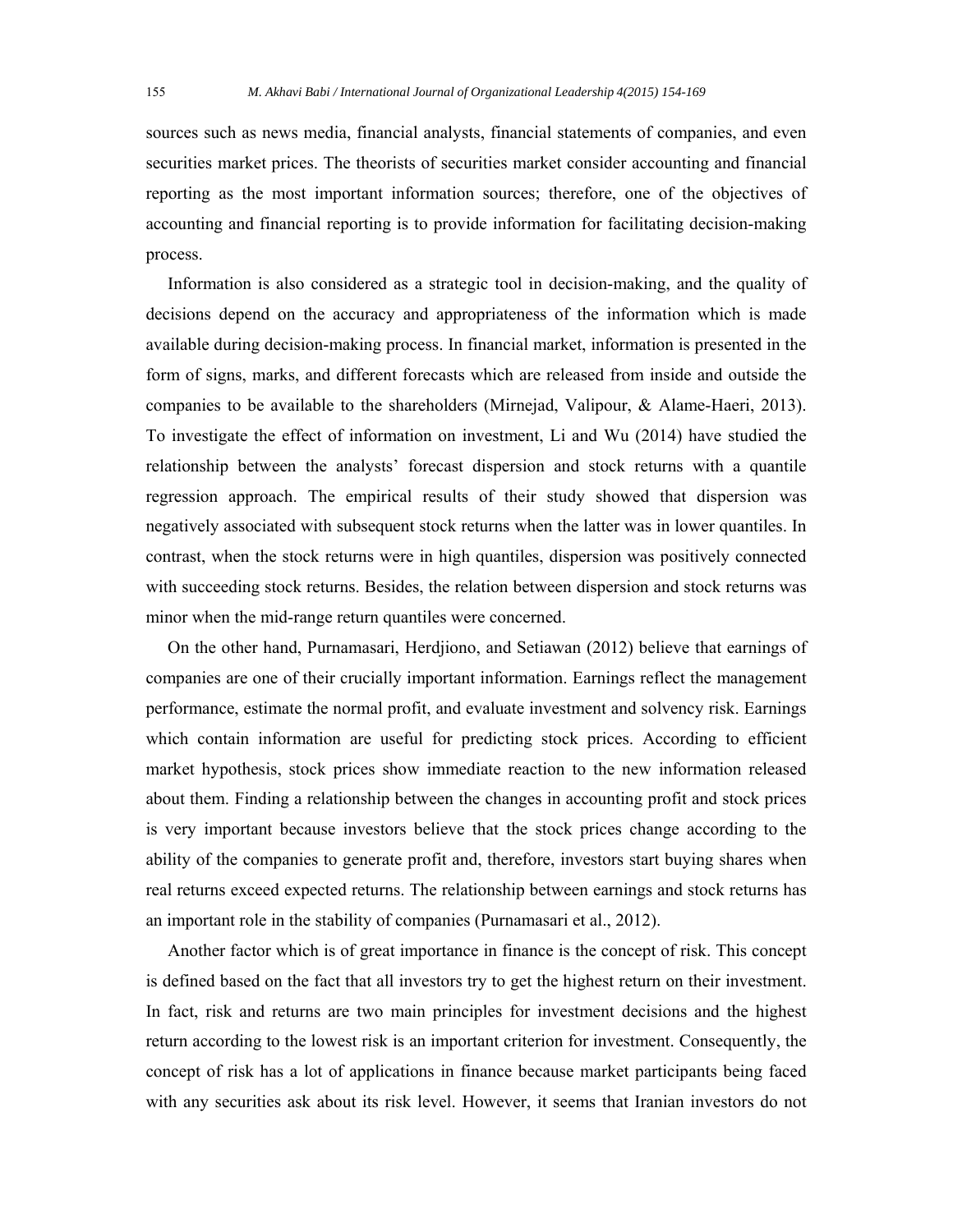pay enough attention to the risk variable alongside the return variable. In other words, although risk and return variables should be considered together and the new share should be regarded as one of the elements of investment portfolio which makes up the whole return, Iranian inventors do not consider risk as an important criterion for investment. Finally, a certain share should be purchased after general analysis of the circumstances (Raei & Saeidi, 2010).

 The logic of the relationship between earnings and returns was first presented by Ball and Brown in 1968 in an article titled as "An empirical evaluation of accounting income numbers" and their null hypothesis stated that accounting income numbers were not useful for stock exchange investors. Therefore, their research hypothesis claimed that these numbers were useful for investors. The findings of their study resulted in the rejection of the null hypothesis and it showed that a general review of the stock prices after the distribution of income reports demonstrated that the information contained in the annual income number was useful and the direction of changes in reported accounting income had positive correlation with the changes in stock prices in comparison to the previous year. They also concluded that the information available in capital market was useful on condition that it evoked investors' reactions to bring up changes in stock prices or in the volume of stock exchanges (Ball & Brown, 1968).

 Shabahang (2003) believes that the dominant paradigm of earnings and returns is a hypothesis based on which the capital market achieves efficiency in comparison to the related information which is available to the public. He also claims that the hypothesis of efficient market refers to the reaction rate of the securities of capital market compared to the distribution of new information. Therefore, the definition of the efficiency of market consists of the fact that the capital market reflects the available information thoroughly and the market prices show immediate reaction to the new information; that is, the new information has immediate effect on the securities price (Shabahang, 2003).

 There is a fundamental principle in the field of investment which states that the capital escapes from risk and venture and tends toward earning and return. As a result, the investors who escape from risk prevent their capital from entering to a business situation which is risky and dangerous or the future of their principal and earnings is uncertain. But is there any investment which does not involve risk? Abzari, Samadi, and Teimouri (2008) claim that there is a risk or danger of losing one's principal and interest in every business situation. Some investments have high levels of risk and some others have lower levels of risk.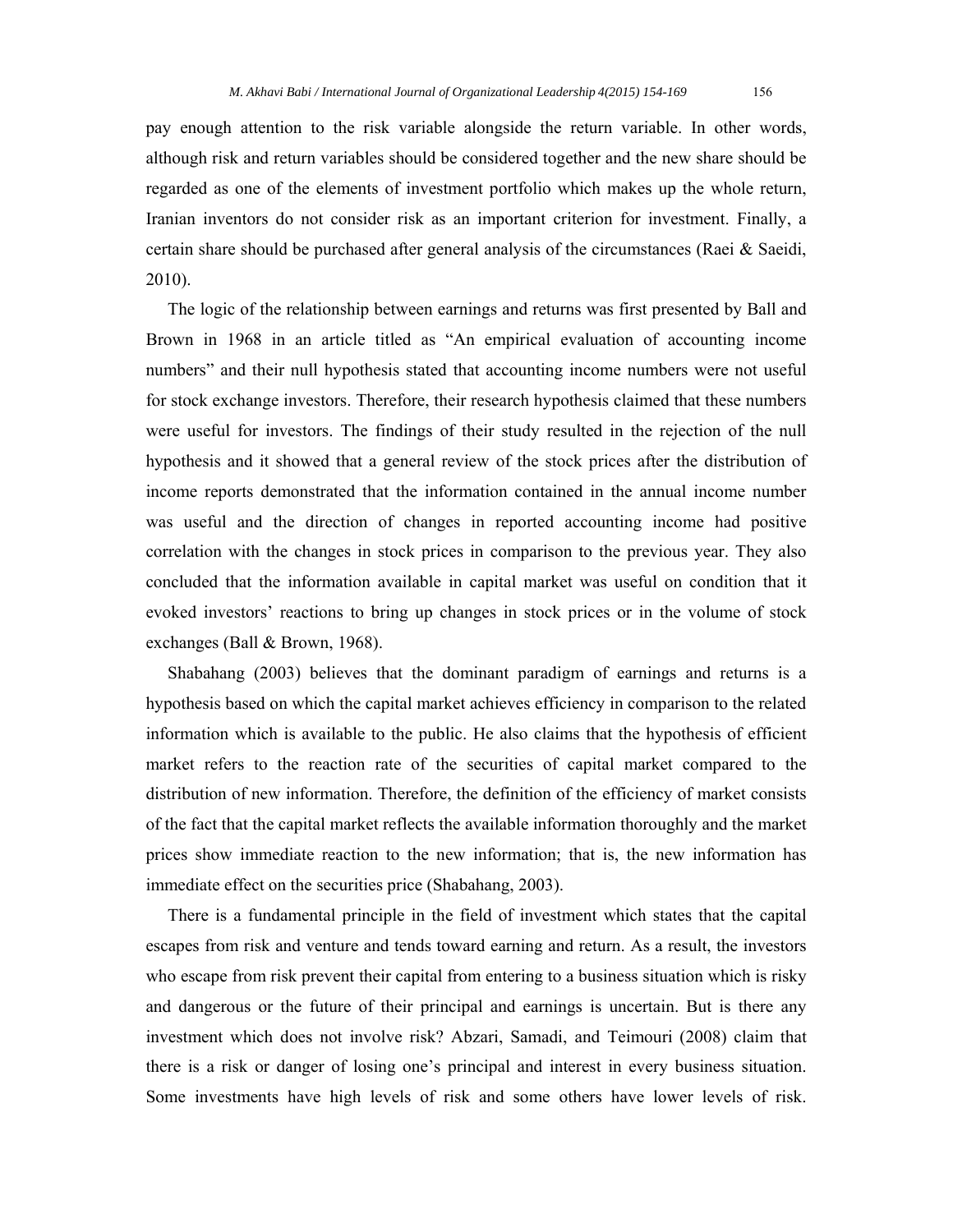Therefore, investors expect adequate earnings and returns according to the level of risk involved in investment. Raei and Saeidi (2010) believe that financial risks have direct influence on the earnings of companies and can even lead to their breakdown.

 Therefore, considering the important role of risk in investment, this study was an attempt to investigate the effects of three types of financial risk, namely liquidity, credit, and solvency risks on the relationship between earnings and returns. To get more familiar with the nature of these kinds of risk, each of these risks is touched upon briefly below.

#### **The Literature Review**

Liquidity risk is the risk of lack of cash for the repayment of obligations. Generally, companies are faced with liquidity problems when due to a number of reasons they are not able to sell their products, they cannot receive cash for sale, the costs of production increase extensively, and finally the companies' efficiency decrease. In recent years, the liquidity crisis has occurred in many international companies and a lot of Iranian companies, especially textile industries, are struggling with this problem, and it will recur in many other industries if the economic system of the country continues the way it is working currently. Therefore, this risk of liquidity should be identified correctly because it is the most common risk in our country, and some strategies should be applied to manage the crisis more properly (Raei & Saeidi, 2010).

 The second risk, credit risk, happens in the condition that borrowers are not able or willing to repay their obligations to the lenders in the date of repayment. Lending institutions have special strategies to minimize this risk. For example, they do not give all loans to a specific industry, so that if there is a problem with that industry, the loans are not faced with indefinite fate. Getting acceptable guarantees and collateral are the last resorts to control credit risk (Raei & Saeidi, 2010).

 Finally, solvency risk shows the status of the company according to its ability to pay its liabilities. Therefore, this risk happens when the company is not able to repay its debts and it is calculated through the ratio of total debt to the sum of shareholders' equities. Solvency risk is related to the long-term profitability of the company and to its capacity to meet long-term liabilities. This risk is calculated by the comparison of financial obligations to the returns of bank or company and it is called the ratio of debt to equity. A rising debt-to-equity ratio implies lower stock price and investment return. The reason for this phenomenon is the fact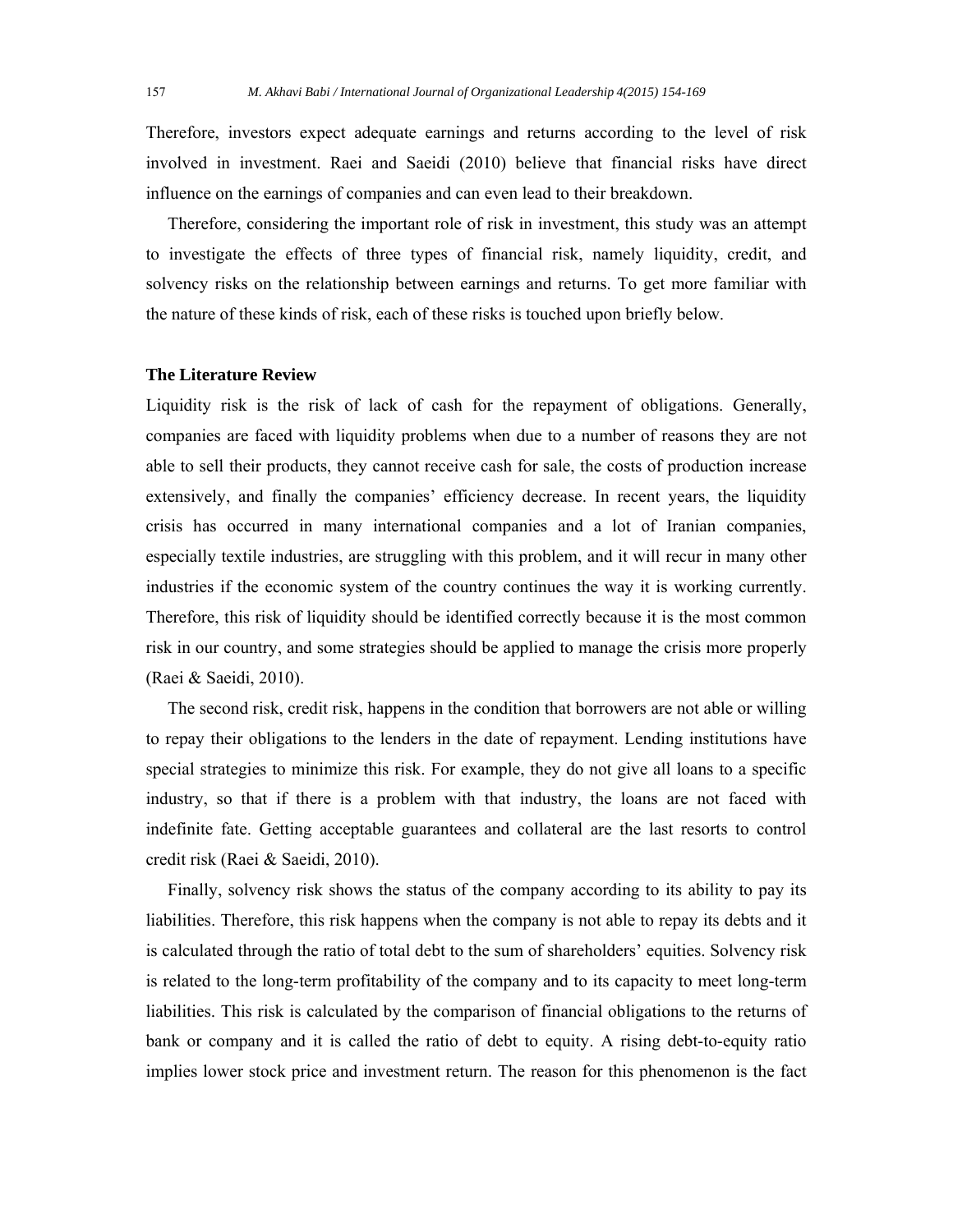that a great amount of the income of banks is transferred to the creditors' account from shareholders' account (Purnamasari et al., 2012).

 Because of the importance of the issue of risk, earnings, and returns in investment and their relationships and effects on each other, there have been many investigations in this field. Regarding the relationship between earnings and returns, the research by Chan, Chan, Jegadeesh, and Lakonishok (2006), Allen, Larson, and Richard (2013), Lander, Orphanides, and Douvogiannis (1997), Kothari, Lewellen, and Warner (2006), Liu and Thomas (2000), Lim (2009), Lipe (1990), and Skinner and Sloan (2000) are just a few studies which have looked into the depth of issue.

 Allen et al. (2013) examined the relationship between accrual reversals, earnings, and stock returns. Their findings showed that accruals consisted of two distinct underlying processes; one with positive serial correlation and the other with negative serial correlation. They also found that the accrual reversals characterizing the negatively serially correlated processes were mainly good accruals that rightly anticipated fluctuations in working capital. Finally, they proved that accrual estimation error was the least determined component of earnings, while accruals relating to firm growth were less persistent than cash flows.

 Chan et al. (2006) studied the earning quality and stock returns. They found that accruals had predictive power for returns and showed earnings manipulations by managers. Lander et al. (1997) worked on earnings forecasts and the predictability of stock returns. They improved an error-correction model based on the theory that stock returns tend to reinstate an equilibrium relationship between the forecasted earnings yield on common stocks and the yield on bonds. Kothari et al. (2006) studied the relationship between stock returns and aggregate earnings surprises and found substantially different patterns from literature on the issue. They found that returns were unrelated to past earnings, suggesting that prices neither underreact nor overreact to aggregate earnings news. They also argued that aggregate returns correlated negatively with concurrent earnings. However, the study by Lim (2009) demonstrated that earnings surprise was significantly correlated with volatility and overnight returns.

 On the other hand, there have been a large number of studies on the effect of financial risks on earnings and returns. Soh, Cheng, and Nasir (2009) assessed the effect of interest risk and other financial risks on the earnings response in Thailand bank stock. Cheng and Nasir (2010) investigated seven risk factors effective on earning response coefficients in China commercial banks. The findings of this study demonstrated that the liquidity risk had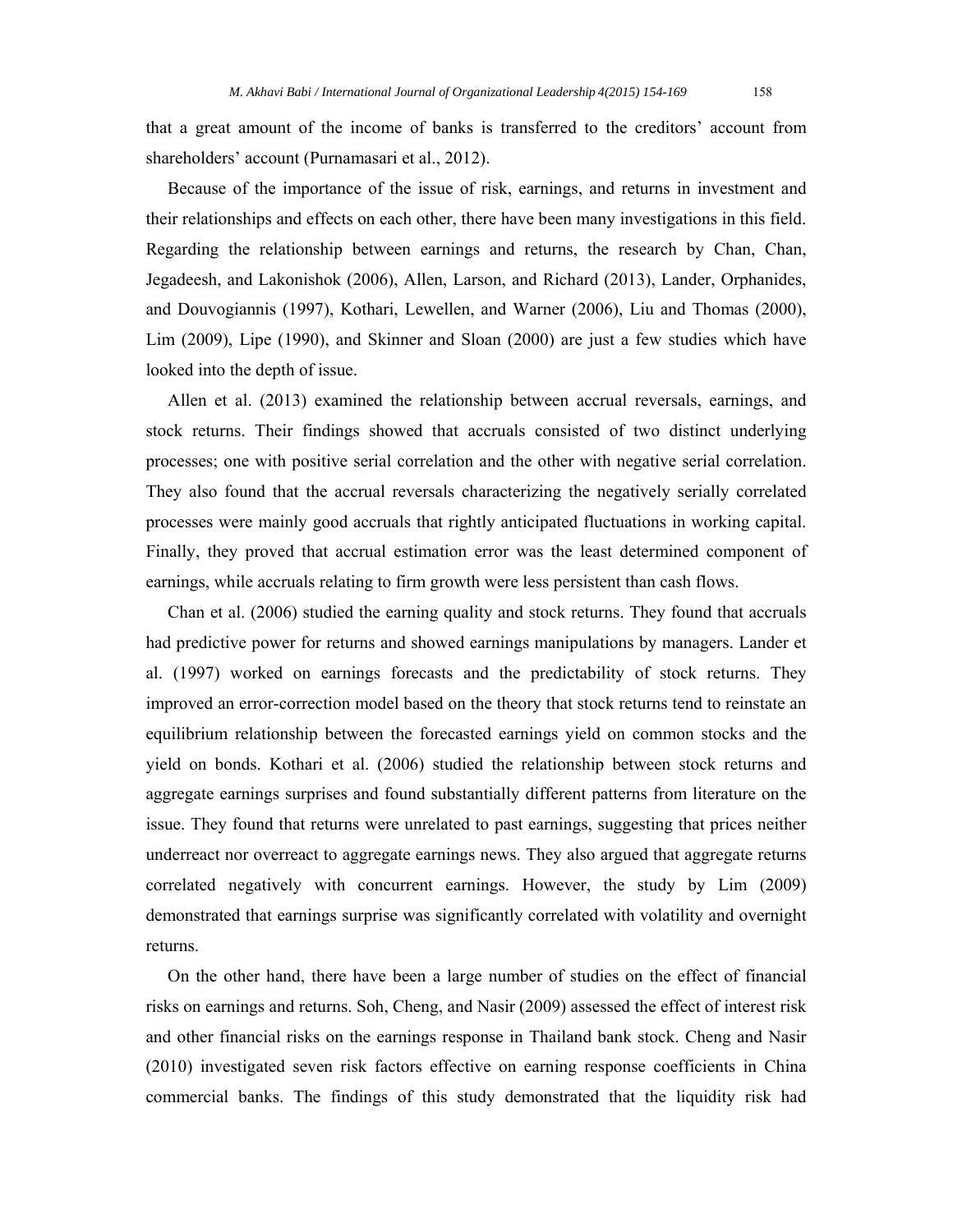significant effect on the relationship between earnings and returns. Purnamasari et al. (2012) evaluated the effect of financial risks and growth on the relationship between earnings and abnormal stock returns in Indonesia. They studied 22 commercial banks which were in Indonesia stock exchange from 2008 to 2010. The results of their study proved that there was a significant relationship between unexpected profit and abnormal stock return. Then the effect of growth and three financial risks (i.e., liquidity, credit, and solvency risks) on this relationship was assessed and it was found that growth and solvency risk had negative effect on the relationship between earnings and abnormal stock returns, but liquidity and credit risks had no significant effect on this relationship.

 However, the effect of every financial risk on earnings and returns are studied separately, too. Bekaert, Harvey, and Lundblad (2007), Dalgaard (2009), Pastor and Stambaugh (2003), Hendershott and Seasholes (2014), Jun, Marathe, and Shawky (2003), Salehi, Talebnia, and Ghorbani (2011), Loukil, Zayani, and Omri (2010), Cao and Petrasek (2014), Liang and Wei (2012), and Bond and Chang (2013) have investigated the relationship between liquidity and stock returns. Bekaert et al. (2007) found that liquidity measures could significantly predict future returns. Pastor and Stambaugh (2003) demonstrated that expected stock returns were cross-sectionally associated with the sensitivities of returns to fluctuations in aggregate liquidity. Jun et al. (2003) stated that stock returns in emerging countries were positively correlated with aggregate market liquidity as estimated by turnover ratio, trading value, and the turnover-volatility multiple. Salehi et al. (2011) investigated the relationship between liquidity and stock returns of companies listed in Tehran stock exchange. The results of their study indicated that there was a negative correlation between stock returns with its liquidity. Cao and Petrasek (2014) conducted a research on liquidity risk and institutional ownership to assess the effect of liquidity risk on stock returns. They found that the market risk which was calculated by market beta could properly predict abnormal stock return during liquidity crises. In contrast, abnormal stock return during liquidity crises which had strongly negative association with liquidity risk was assessed through the simultaneous movement of stock return with market liquidity. Loukil et al. (2010) examined the effect of liquidity on stock returns in the Tunisian stock market. Their findings presented evidence that there was a significant and positive premium for companies with high price impact and low trading frequency. They also demonstrated that there was a non-linear relation between potential delays of execution and stock returns. These findings had profound consequences on controlling liquidity risk of stock exchange.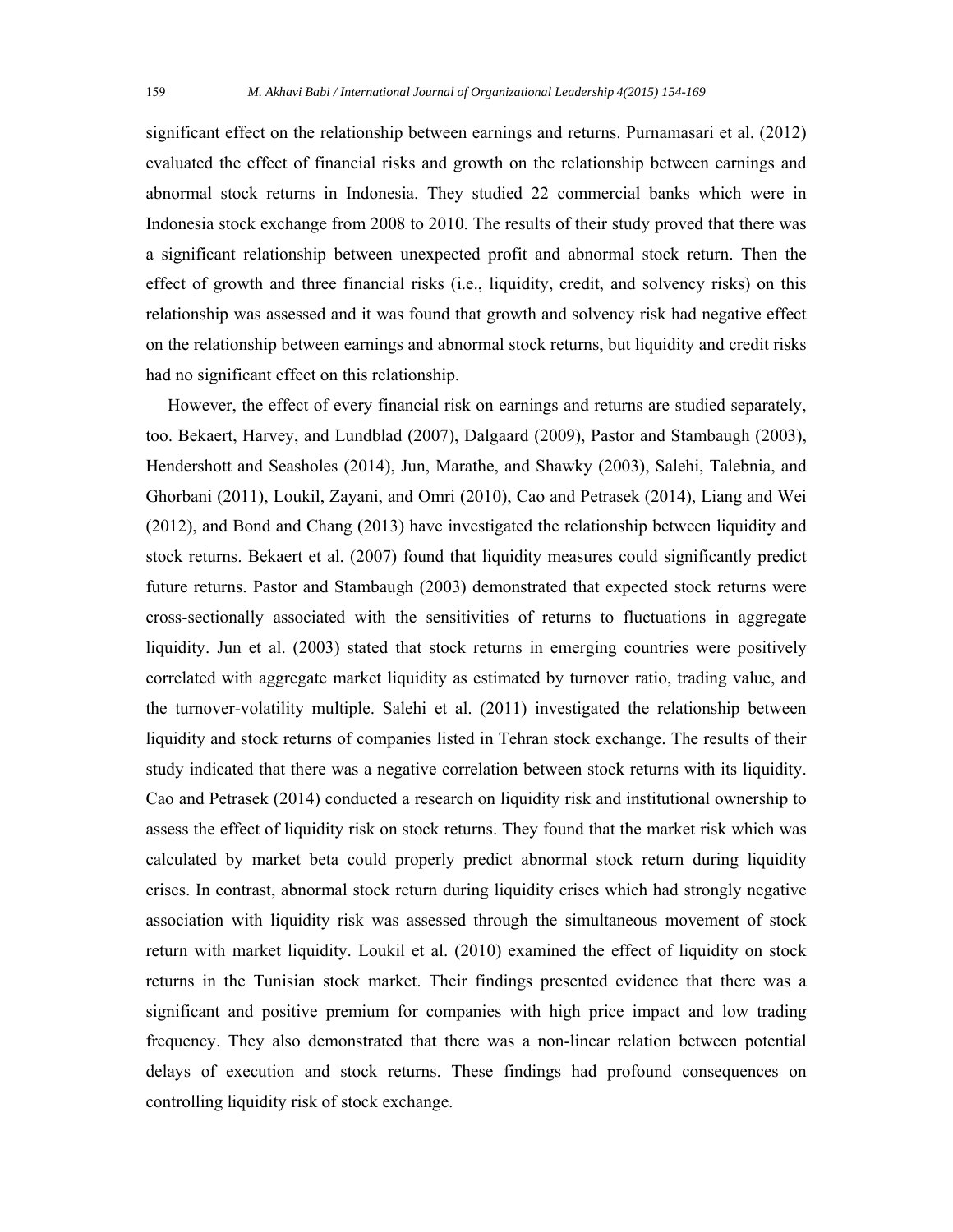On the other hand, the effect of the second risk factor of this study, credit risk, on stock returns has been studied by Steiger (2010), Kang and Kang (2009), Correa, Lee, Sapriza, and Suarez (2014), and Friewald, Wagner, and Zechner (2014). The results of the study by Steiger (2010) revealed that credit risk and implied volatility had great explanatory power with respect to stock returns. In addition, Correa et al. (2014) observed and examined the joint effect of expected government support to banks and changes in sovereign credit ratings on bank stock returns using data for banks in 37 countries between 1995 and 2011. They argued that sovereign credit rating downgrades had a great negative effect on bank stock returns for those banks that were supposed to receive considerable support from their governments.

 Finally, regarding the financial risk of solvency and returns, Nethra and Kushalappa (2015) assessed the impact of financial solvency on stock returns. They proved that the companies with sound financial position could perform better in the stock market than the stocks of financially weak companies.

 To conclude, it should be mentioned that although there have been many investigations on the relationship between earnings and returns and the effect of financial risk on earnings or returns, there have been very few studies on the effect of risks factors on the relationship between earnings and returns. In addition, there have been many controversies and limitations in the prior investigations about these issues. Therefore, all these shortcomings made it necessary to conduct a more extensive research on this issue.

### **Research Hypotheses**

The purpose of this study was to investigate the effects of financial risks on the relationship between earnings per share and stock returns of the companies accepted in Tehran Stock Exchange. Therefore, according to the purpose of the study, the following research hypotheses underpin the study:

 $H<sub>1</sub>$ : There is a significant relationship between earnings per share and stock returns.

H2: Liquidity risk has significant effect on the relationship between earnings per share and stock returns,

H3: Credit risk has significant effect on the relationship between earnings per share and stock returns.

H4: Solvency risk has significant effect on the relationship between earnings per share and stock returns.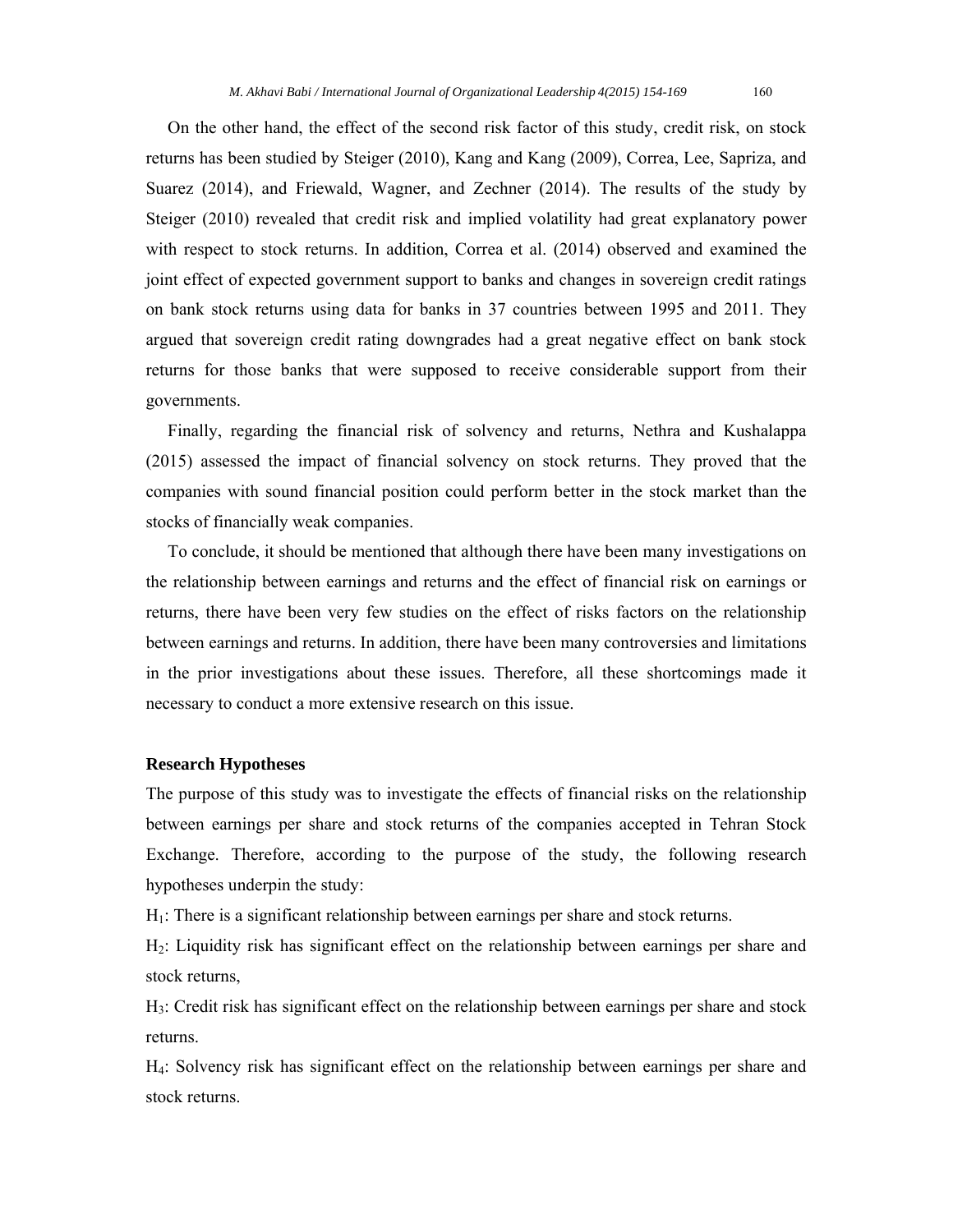#### **Method**

The statistical population of the study consisted of all the companies which were accepted in Tehran Stock Exchange during a period of six years from 2008 to 2013, and the statistical sample was composed of the companies which met a series of conditions; the companies possessed all required information during the period of six years; they were accepted in stock exchange before 2008 and their logos were not deleted from stock exchange board; their financial year-end was 31 March of each year; and they were not financial companies (i.e., investment, holding, and intermediation companies). Finally, 65 companies were selected during six years from 2008 to 2013 and, therefore, the data of 390 fiscal years were gathered and analyzed.

 This study was a descriptive correlational applied research of survey type which used linear and multiple regressions for testing the hypotheses. The mathematical models of the research for testing the hypotheses 1 to 4 were as following respectively:

- (1)  $R_t = a_1 + a_2 EFS_t$
- (2)  $R_i = a_1 + a_2 EPS_i + a_4 LR_i$
- (3)  $R_i = a_1 + a_2 E P S_i + a_3 C R_i$ #
- (4)  $B_t = a_1 + a_2 EPS_t + a_4 S R_t$ #

 For gathering the data and testing the hypotheses, all variables of the study, namely stock returns, earnings, liquidity risk, credit risk, and solvency risk were defined operationally. Stock return was defined as the changes in wealth or capital due to the investment. These changes can occur because of cash flows such as interests or earnings, or it can happen as the result of negative or positive changes in capital prices (Jones, 2012). In the present study, the following formula, which was adapted from Talebniya and Zare Nikouparvar Yazdi (2010) was used for calculating stock returns:

$$
R_t = \frac{P_0 - P_{(t-1)} + D_0 + \text{divtdend profit} + \text{proterty profit}}{P_{(t-1)}}
$$

 On the other hand, earning per share was one of the common and conventional indicators of performance which was also used for evaluating stock prices and was expressed in Rials. It was calculated through dividing common shareholders' net income by the weighted average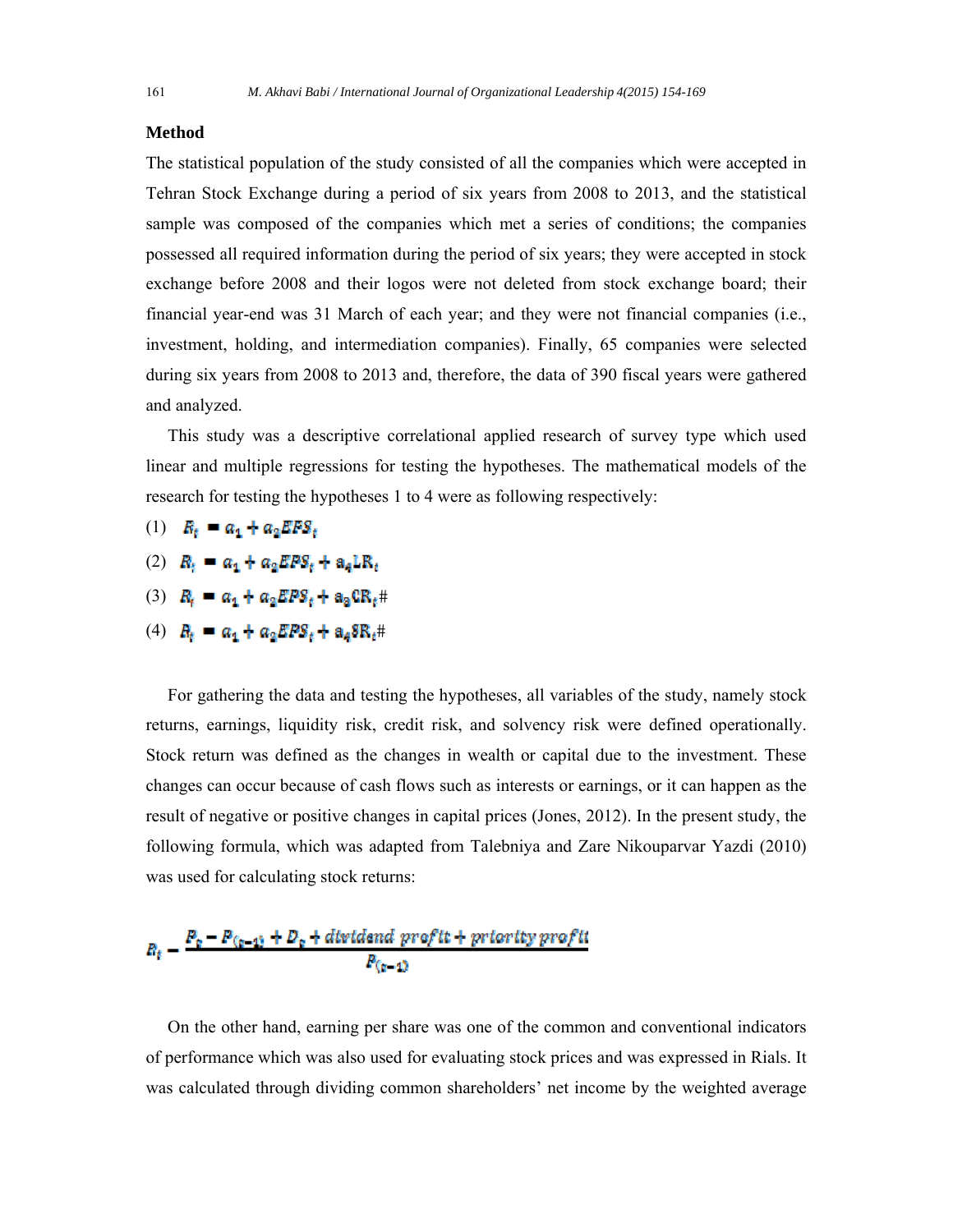common shares outstanding. The result of the ratio showed the amount of earnings per share, and higher earnings per share ratio indicated higher company efficiency. Therefore, it was used for the evaluation of shares in a way that the future price of shares was determined according to the market price of the shares (trading price of shares) (Moeinoddin, Naiebzade, Zaree-Mehrjardi, & Fazel-Yazdi, 2013).

 Finally, liquidity risk as one of the independent variables of the study was calculated by the ratio of net debt to total assets, credit risk was assessed by the ratio of doubtful debts to current debts, and solvency risk was evaluated by the ratio of total debts to the sum of shareholders' equity.

In the present study, library research was used for data gathering. The data required for reviewing the literature were collected from books, journals, articles, and university theses. In addition, the statistical information and data for testing the hypotheses were collected from the websites of Tehran Stock Exchange Corporation (e.g., SEO, CODAL, and RDIS) and the software of Tehran Stock Exchange Corporation (e.g., Tadbir Pardaz and Rahavard Novin). The research data were obtained from analyzing audited financial statements and the board of directors' report on the financial year-end of companies recorded in the data bank of Tehran Stock Exchange Corporation. The variables of the study were also calculated using Microsoft Excel. However, the final analysis of data was done using SPSS statistical software.

## **Results**

The data were analyzed at two levels of statistical analysis including descriptive and inferential analysis. At descriptive level, the distribution of the companies selected in six years was as presented in Table 1. As it is shown in Table 1 the number of fiscal years was 390 years (i.e., 65 companies  $\times$  6 years = 390 fiscal years).

| <i>Distribution of Sumples According to Tears</i> |        |
|---------------------------------------------------|--------|
| Year                                              | Sample |
| 2008                                              | 65     |
| 2009                                              | 65     |
| 2010                                              | 65     |
| 2011                                              | 65     |
| 2012                                              | 65     |
| 2013                                              | 65     |
| All                                               | 390    |

Table 1 *Distribution of Samples According to Years* 

 At descriptive level, the data were also analyzed based on their central tendency and dispersion. The mean and standard deviation of the data about research variables are presented in Table 2.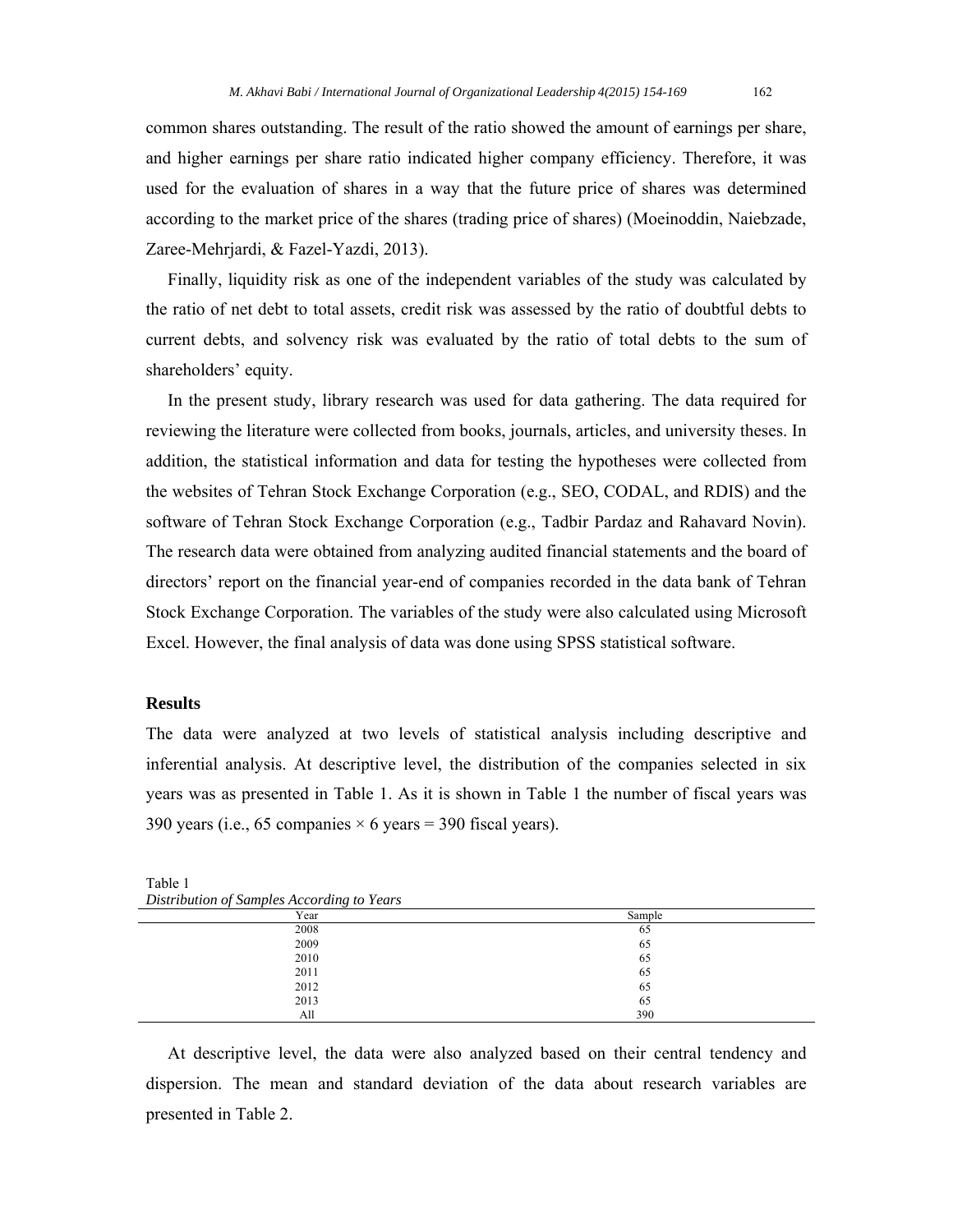| - - - - - -<br>-------------- | .<br>. |          |        |               |
|-------------------------------|--------|----------|--------|---------------|
| Variable                      | Max    | Min      |        | SD            |
| Returns                       | 0.77   | $-1.00$  | 0.19   | $\mathcal{L}$ |
| Earnings Per Share            | 6572   | $-1737$  | 818.77 | 901.92        |
| <b>Liquidity Risk</b>         | 2.36   | 0.01     | 0.57   | 0.24          |
| Credit Risk                   | 0.92   | 0.0004   | 0.081  | 0.16          |
| Solvency Risk                 | 26.23  | $-45.11$ | .59    | 4.26          |

Table 2 *Descriptive Statistics of the Data for Variables* 

 However, at inferential level, the normality of the data was tested using One-Sample Kolmogorov-Smirnov test (K-S test). Table 3 depicts the results of normality test.

Table 3 *Normality Test of Data for Variables* 

| .<br>________<br>.    |        |       |       |
|-----------------------|--------|-------|-------|
| Variable              | Number | $K-S$ | 512   |
| Returns               | 390    | 0.958 | 0.370 |
| Earnings per Share    | 390    | 3.112 | 0.000 |
| <b>Liquidity Risk</b> | 390    | 2.063 | 0.000 |
| <b>Credit Risk</b>    | 390    | 6.705 | 0.000 |
| Solvency Risk         | 390    | 6.851 | 0.000 |

K-S = One-Sample Kolmogorov-Smirnov Test; Sig. =Calculated Statistical Significance

 As it is presented in Table 3, the normality test of One-Sample K-S test showed that the calculated statistical significance for dependent variable (i.e., stock return) was greater than the significance level ( $\alpha$  = 0.05), and the distribution of the data for this variable were normal. However, because of the fact that the calculated statistical significances for independent variables of earnings per share, liquidity risk, credit risk, and solvency risk were smaller than the significance level of 0.05 per cent, the distribution of the data related to these variables were non-normal. As a result, considering the normality of the data for stock returns (dependent variable), linear regression could be used for testing the first hypothesis.

 The first hypothesis stated that there was a significant relationship between earnings per share and stock returns. The linear regression presented above as the first model (i.e.,  $R_t = a_1 + a_2 EPS_t$ ) was used for testing this hypothesis. The findings related to the first hypothesis are illustrated in Table 4.

Table 4

| Linear Regression Analysis Predicting Stock Returns from Earnings per Share |  |  |
|-----------------------------------------------------------------------------|--|--|
|-----------------------------------------------------------------------------|--|--|

|              |      |      |       |         | .        |       |      |       |  |
|--------------|------|------|-------|---------|----------|-------|------|-------|--|
| Variable     |      |      | Sig.  |         | SE       | Beta  |      |       |  |
| Model 1      | .951 | 19.4 | 0.000 |         |          |       |      |       |  |
| Constant     |      |      |       | 0.125   | 0.022    |       | 5.7  | 0.000 |  |
| Earnings per |      |      |       | 0.00008 | 0.000018 | 0.218 | 4.41 | 0.000 |  |
| Share        |      |      |       |         |          |       |      |       |  |

 $d =$  Durbin-Watson statistic;  $F = F$ -test statistic; Sig. = calculated statistical significance.  $B =$  standardized regression coefficient; *SE* = standard error; Beta = standardized coefficient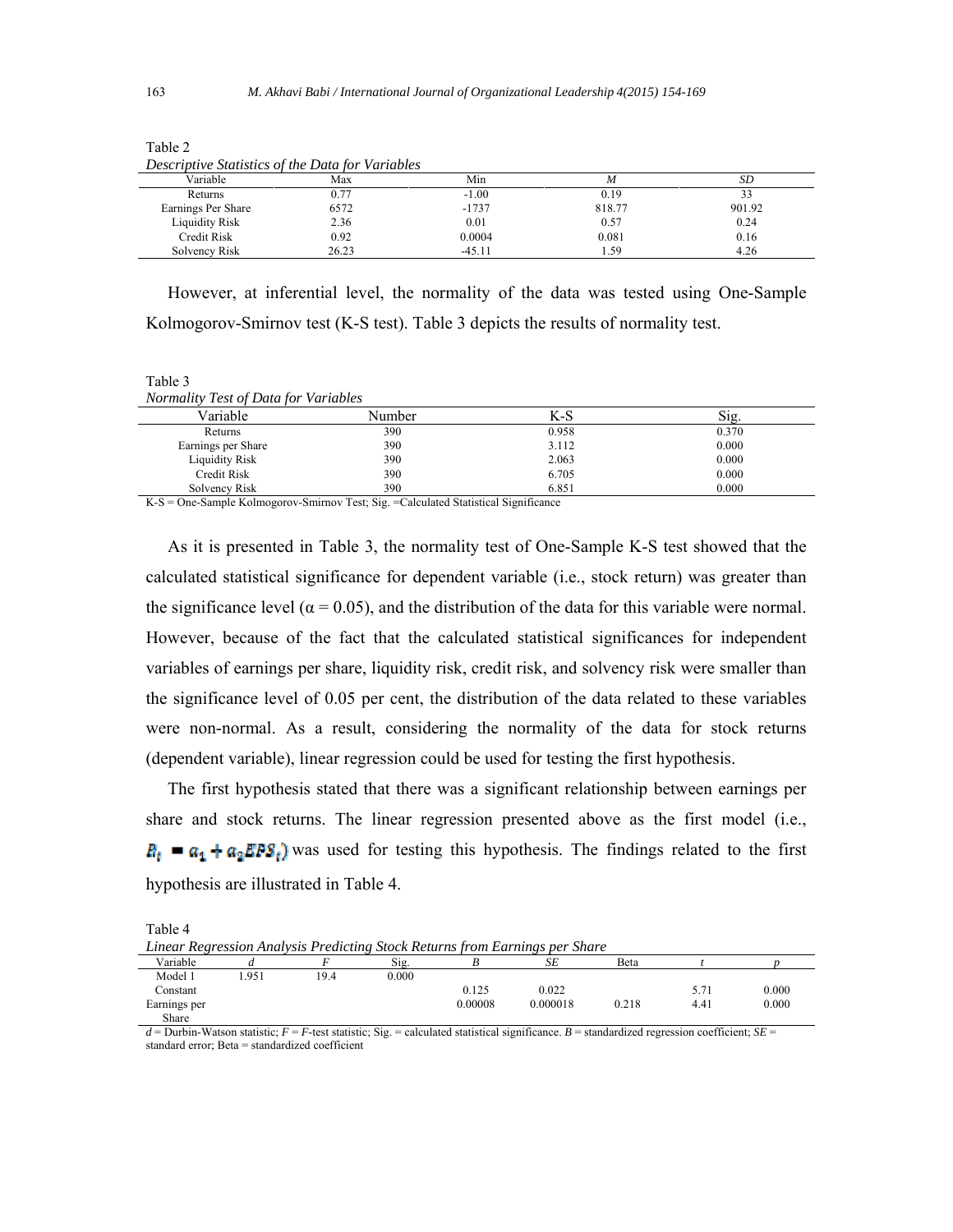According to Table 4, since Durbin-Watson statistic of 1.951 was greater than critical value of 1.5 (i.e.,  $d > 1.5$ ), there was no statistical evidence that the error terms were negatively auto-correlated. In addition, the *F* calculated from the data with a value of 19.4 and statistical significance of 0.000 (i.e.,  $\alpha$  < 0.05) showed that model 1 provided a significantly better fit for testing the hypothesis. The calculated beta coefficient (i.e., the standardized coefficient for independent variable of earnings per share) had a value of 0.218. This value of beta demonstrated that 0.218 standard deviations stock returns would change, per standard deviation change in independent variable of earnings per share. Considering the fact that the calculated beta coefficient was a positive value, there was, therefore, a direct and positive relationship between earnings per share and stock returns. In *t*-test, the calculated *p* value for independent variable of earnings per share was below the threshold chosen for statistical significance (i.e., 0.05 level), and the null hypothesis that there was no significant relationship between variables was rejected in favor of the alternative hypothesis. Therefore, based on the results of the analysis of the first hypothesis, it could be claimed that there was a significant relationship between earnings per share and stock returns.

 The second hypothesis tried to test if liquidity risk had any significant effect on the relationship between earnings per share and stock returns. Multiple regression shown in equation 2 (i.e.,  $R_t = a_1 + a_2 EPS_t + a_4 LR_t$ ) was used to test this hypothesis. Table 5 illustrates the results of testing the second hypothesis.

Table 5

| Multiple Regression Analysis Predicting Stock Returns and Earnings per Share from Liquidity Risk |       |       |       |          |          |          |         |                  |  |
|--------------------------------------------------------------------------------------------------|-------|-------|-------|----------|----------|----------|---------|------------------|--|
| Variable                                                                                         |       |       | Sig.  | B        | SE       | Beta     |         | $\boldsymbol{D}$ |  |
| Model 2                                                                                          | 1.936 | 10.97 | 0.000 |          |          |          |         |                  |  |
| Constant                                                                                         |       |       |       | 0.171    | 0.046    |          | 4.65    | 0.00             |  |
| Earnings per<br>Share                                                                            |       |       |       | 0.000079 | 0.000018 | 0.217    | 4.32    | 0.00             |  |
| Liquidity Risk                                                                                   |       |       |       | $-0.080$ | 0.051    | $-0.078$ | $-1.46$ | 0.116            |  |

 $d =$  Durbin-Watson statistic;  $F = F$ -test statistic; Sig. = calculated statistical significance.  $B =$  standardized regression coefficient;  $SE =$ standard error; Beta = standardized coefficient

 As it is shown in Table 5, the Durbin-Watson statistic of 1.936 which was greater than critical value of 1.5 (i.e.,  $d > 1.5$ ) demonstrated that the error terms were not negatively autocorrelated. In addition, the calculated value of *F* which showed a number of 10.97 with statistical significance of 0.000 (i.e.,  $\alpha$  < 0.05) proved that the regression model used for the second hypothesis provided a significantly better fit for testing the hypothesis. The calculated beta coefficient for independent variable of earnings per share had a value of 0.217 with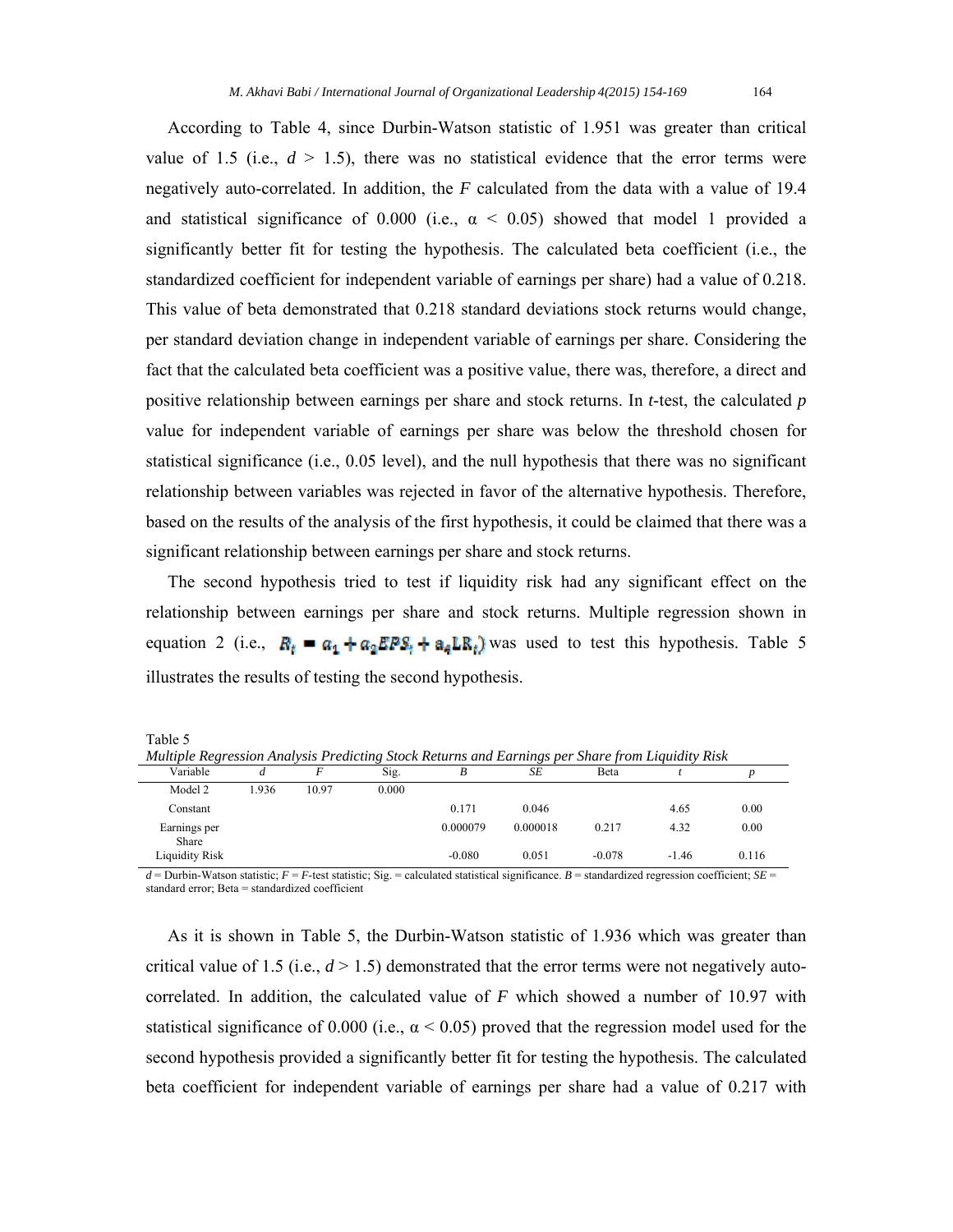statistical significance of 0.000 (i.e.,  $\alpha$  < 0.05). This value of beta indicated that there was a positive and significant relationship between earnings per share and stock returns. However, the standardized beta coefficient for independent variable of liquidity risk had a value of - 0.078 with statistical significance of 0.116 (i.e.,  $p > 0.05$ ). Therefore, these findings demonstrated that liquidity risk had negative effect on the relationship between earnings per share and stock returns, and considering the level of statistical significance for liquidity risk which was greater than 0.05, the effect of liquidity risk on the relationship between earnings per share and stock returns was not statistically significant. These results were consistent with the findings of some other researchers such as Soh et al. (2009) and Purnamasari et al. (2012), and they were inconsistent with the findings of Cheng and Nasir (2010) which demonstrated the significant effect of liquidity risk on the relationship between earnings per share and stock returns.

 The third research hypothesis tried to test the effect of credit risk on the relationship between earnings per share and stock returns. For testing this hypothesis, Multiple regression shown in equation 3 (i.e.,  $\mathbb{R}_t = a_t + a_0 \mathbb{E} \mathbb{P} s_t + a_0 \mathbb{C} \mathbb{R}_t$ ) was of help. The results for the analysis of the third hypothesis are presented in Table 6.

| mumple negression Animysis I redicting Slock Neturns and Editings per Share from Cream Nisk |      |        |       |          |          |          |          |       |  |
|---------------------------------------------------------------------------------------------|------|--------|-------|----------|----------|----------|----------|-------|--|
| Variable                                                                                    | u    |        | Sig.  | В        | SE       | Beta     |          |       |  |
| Model 3                                                                                     | .923 | 12.074 | 0.000 |          |          |          |          |       |  |
| Constant                                                                                    |      |        |       | 0.145    | 0.024    |          | 6.119    | 0.000 |  |
| Earnings per share                                                                          |      |        |       | 0.000077 | 0.000018 | 0.213    | 4.303    | 0.000 |  |
| Credit risk                                                                                 |      |        |       | $-0.221$ | 0.104    | $-0.106$ | $-2.137$ | 0.033 |  |

*Multiple Regression Analysis Predicting Stock Returns and Earnings per Share from Credit Risk*

*Note. d* = Durbin-Watson statistic;  $F = F$ -test statistic; Sig. = calculated statistical significance. *B* = standardized regression coefficient; *SE* = standard error; Beta = standardized coefficient

 The Durbin-Watson statistic of 1.923, illustrated in Table 6, was greater than critical value of 1.5 (i.e.,  $d > 1.5$ ). Therefore, there was no statistical evidence that the error terms were negatively auto-correlated. In addition, the calculated *F* value of 12.074 with statistical significance of 0.000 (i.e.,  $\alpha$  < 0.05) demonstrated that the regression model used for the third hypothesis provided a significantly better fit for hypothesis testing. The standardized beta coefficient for independent variable of earnings per share was 0.213 with statistical significance of 0.000 (i.e.,  $\alpha$  < 0.05). This value of beta clearly proved that there was a positive and significant relationship between earnings per share and stock returns. On the other hand, the calculated standardized beta coefficient for independent variable of credit risk was  $-0.106$  with statistical significance of 0.033 (i.e.,  $p > 0.05$ ). These results demonstrated

Table 6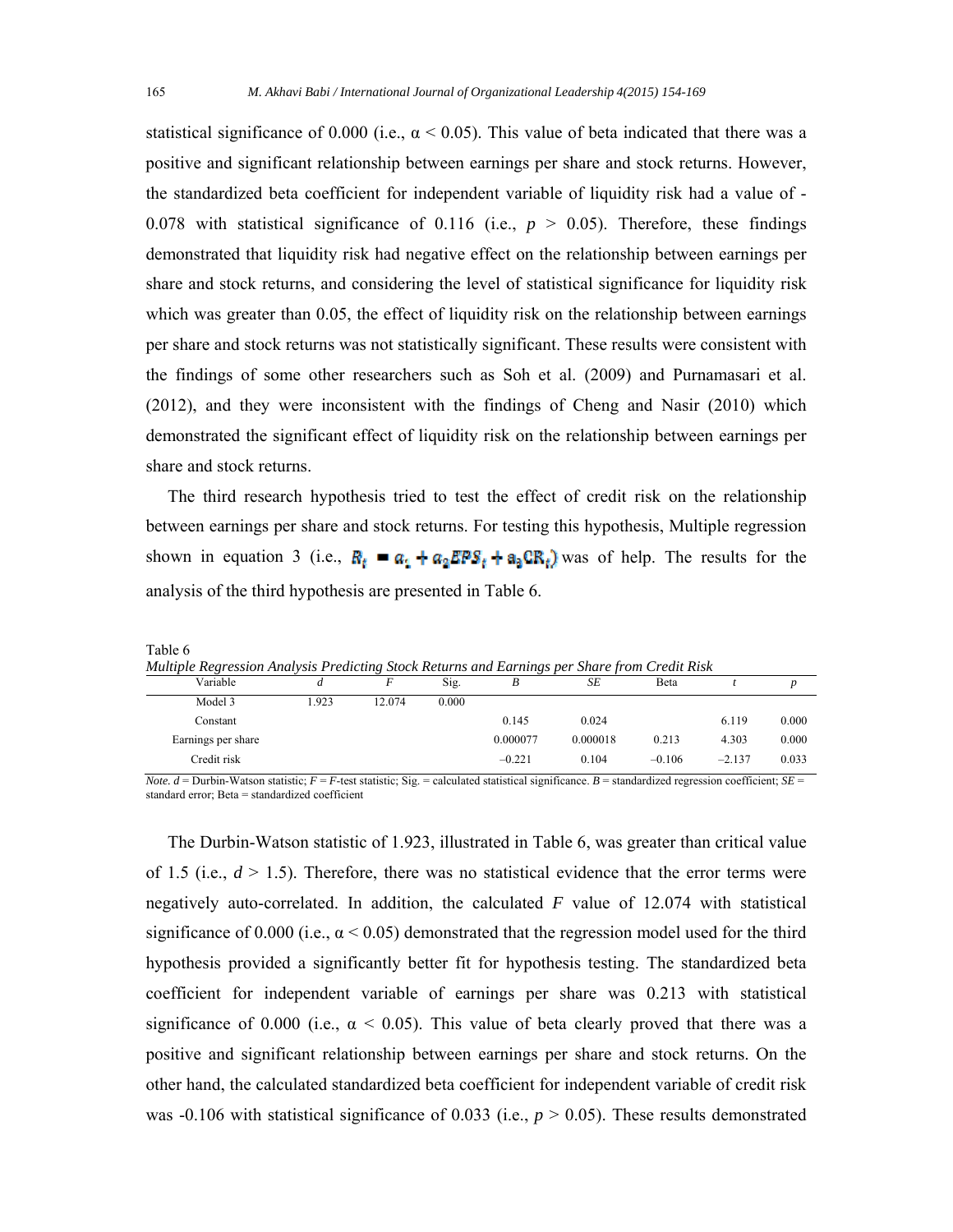that credit risk had negative effect on the relationship between earnings per share and stock returns. In addition, regarding the statistical significance for credit risk, the level of statistical significance with a value smaller than 0.05 proved that this effect was statistically significant. These findings were consistent with that of Cheng and Nasir (2010) which had demonstrated the significant effect of credit risk on earnings. They were, however, inconsistent with the findings of Soh et al. (2009) and Purnamasari et al. (2012).

 The fourth and last hypothesis assessed the effect of solvency risk on the relationship between earnings per share and stock returns. The multiple regression presented in model 4 above (i.e.,  $R_t = a_1 + a_2 EPS_t + a_4 SR_t$ ) was used for testing this hypothesis. The results of testing this hypothesis are illustrated in Table 7.

Table 7 *Multiple Regression Analysis Predicting Stock Returns and Earnings per Share from Solvency Risk* 

| Variable                                                                                                                                                                            |      |       | Sig.  |          | SE       | Beta     |         |       |
|-------------------------------------------------------------------------------------------------------------------------------------------------------------------------------------|------|-------|-------|----------|----------|----------|---------|-------|
| Model 4                                                                                                                                                                             | .933 | 3.964 | 0.000 |          |          |          |         |       |
| Constant                                                                                                                                                                            |      |       |       | 0.141    | 0.022    |          | 6.285   | 0.00  |
| Earnings per Share                                                                                                                                                                  |      |       |       | 0.000078 | 0.000018 | 0.217    | 4.413   | 0.00  |
| Solvency risk                                                                                                                                                                       |      |       |       | $-0.083$ | 0.003    | $-0.140$ | $-2.86$ | 0.004 |
| $J =$ Durbin Watson statistic: $E = E$ tost statistic: $\vec{S}$ is $\vec{S}$ = colourated statistical significance. $D =$ standardized recreasion easificient: $\vec{S}$ $\vec{E}$ |      |       |       |          |          |          |         |       |

*d* = Durbin-Watson statistic; *F* = *F*-test statistic; Sig. = calculated statistical significance. *B* = standardized regression coefficient; *SE* = standard error; Beta = standardized coefficient

 According to Table 7, the Durbin-Watson statistic of 1.933 was greater than critical value of 1.5 (i.e.,  $d > 1.5$ ). Therefore, the error terms were not negatively auto-correlated. The calculated *F* statistic also showed a value of 13.964 with statistical significance of 0.000 (i.e.,  $\alpha$  < 0.05). These values proved that the regression model used for the fourth hypothesis provided a significantly better fit for testing the hypothesis. The standardized beta coefficient for the variable of earnings per share had a value of 0.217 with statistical significance of 0.000 (i.e.,  $\alpha$  < 0.05). This value of beta coefficient demonstrated that there was a positive and significant relationship between earnings per share and stock returns. However, the standardized beta coefficient for independent variable of solvency risk was -0.140 with statistical significance of 0.004 (i.e.,  $p < 0.05$ ). As a result, solvency risk had negative effect on the relationship between earnings per share and stock returns. Evaluating the level of statistical significance also proved that solvency risk with a statistical significance smaller than 0.05 had significant effect on the relationship between earnings per share and stock returns. It should be mentioned that these results were consistent with the findings of Soh et al. (2009) and Purnamasari et al. (2012), and inconsistent with that of Cheng and Nasir (2010).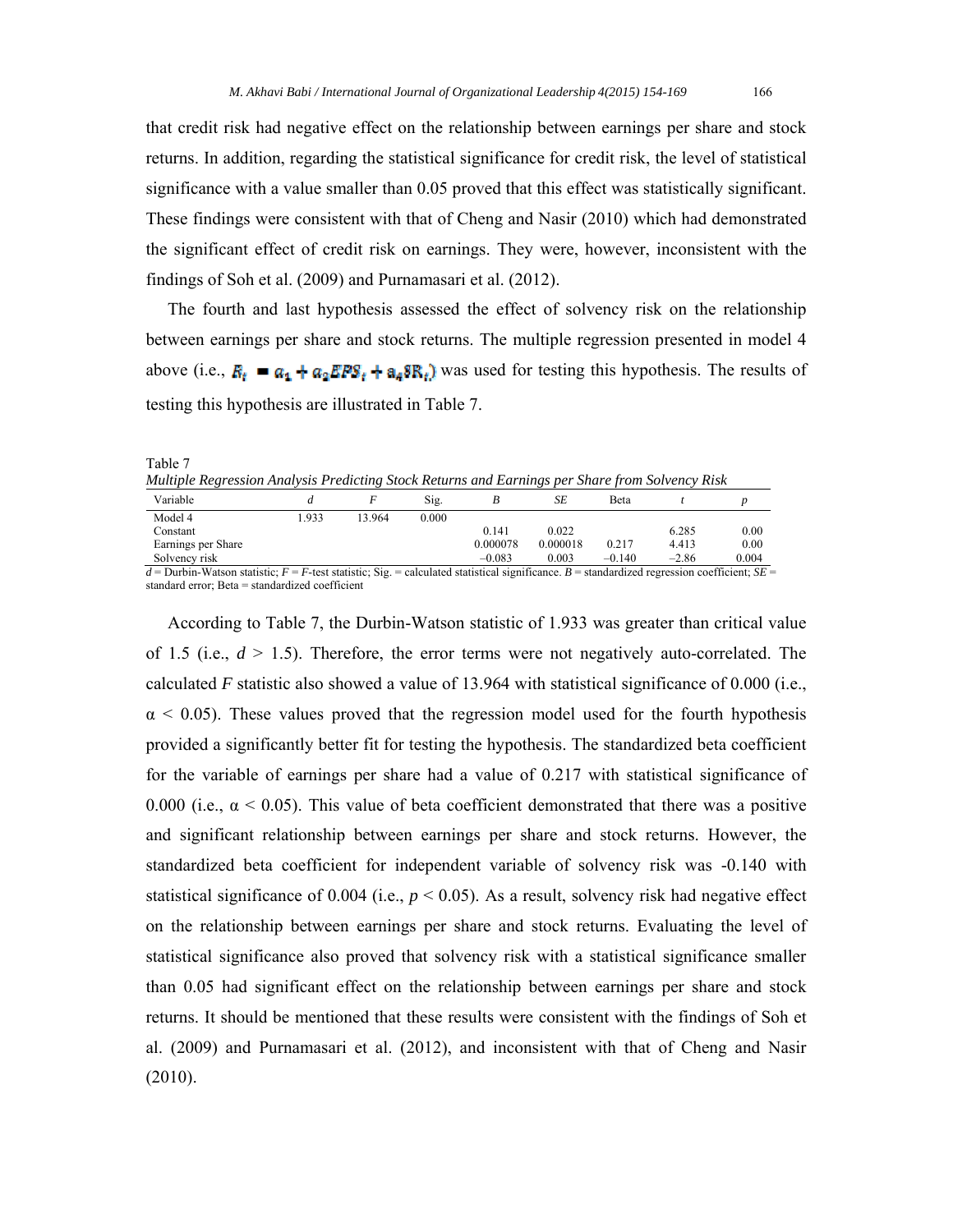### **Discussion and Conclusion**

This study was conducted for the purpose of evaluating the effects of financial risks on the relationship between earnings per share and stock returns. The results of the study showed that there was a positive and significant relationship between earnings per share and stock returns. In addition, it was demonstrated that credit and solvency risks had negative and significant effects on the relationship between earnings and returns. Therefore, according to these findings, it is argued that the companies accepted in stock exchange pay special attention to these risk factors during initial evaluations for buying a share. However, liquidity risk had no significant effect on the relationship between earnings per share and stock returns.

 Although this study tried to be more detailed and extensive than the prior studies, it suffered from a number of limitations. It was restricted to the investigation of the effects of financial risks on the relationship between earnings per share and stock returns. However, other factors could also have effects on this relationship. Therefore, they are strongly recommended to be studied in future research. Future researchers are suggested to study the effects of market risk, commercial risk, growth, capital structure, and so forth on the relationship between earnings and returns. In addition, this study investigated the companies accepted in stock exchanges. Future studies can look into banks, investment institutions and companies, and other organizations. In other words, applying the research design to other companies and profession is recommendation for future research, and to increase the generalizability of the present study, more data collection from various locations is needed.

# **References**

- Abzari, M., Samadi, S., & Teimouri, H. (2008). An investigation of the factors effective on the investment in stock exchange. *Ravand Journal, 54,* 123–152.
- Allen, E., Larson, C., & Richard, G., S. (2013). Accrual reversals, earnings and stock returns. *Journal of Accounting & Economics, 56*(1), 113–129.
- Ball, R., & Brown, P. (1968). An empirical evaluation of accounting income numbers. *Journal of Accounting Research, 6*(2), 159–178.
- Bekaert, G., Harvey, C. R., & Lundblad, C. (2007). Liquidity and expected returns: Lessons from emerging markets. *Review of Financial Studies, 20*(6), 1783–1831.

Bond, S. A., & Chang, Q. (2013, February). *Liquidity Risk and Stock Returns: A Return Decomposition Approach.* Paper presented at Annual Meeting of Midwest Finance Association, Chicago, IL.

- Chan, K., Chan, L. K. C., Jegadeesh, N., & Lakonishok, J. (2006). Earnings quality and stock returns. *Journal of Business, 79*(3), 1041– 1082.
- Cheng A., & Nasir, A. (2010). Earning response coefficients and the financial risks of China commercial banks. *International Review of Business Research Papers, 6(3),* 178–188.

Cao, C., & Petrasek, L. (2014). Liquidity risk and institutional ownership. *Journal of Financial Markets, 17,* 1–52.

Correa, R., Lee, K. H., Sapriza, H., & Suarez, G. A. (2014). Sovereign credit risk, banks' government support, and bank stock returns around the world. *Journal of Money, Credit & Banking, 46*(1), 93–121.

- Dalgaard, R. (2009). *Liquidity and stock returns: Evidence from Denmark* (Unpublished master's thesis). Copenhagen Business School, Denmark.
- Friewald, N., Wagner, C., & Zechner, J. (2014). The cross-section of credit risk premia and equity returns. *The Journal of Finance, 69*(6), 2419–2469.